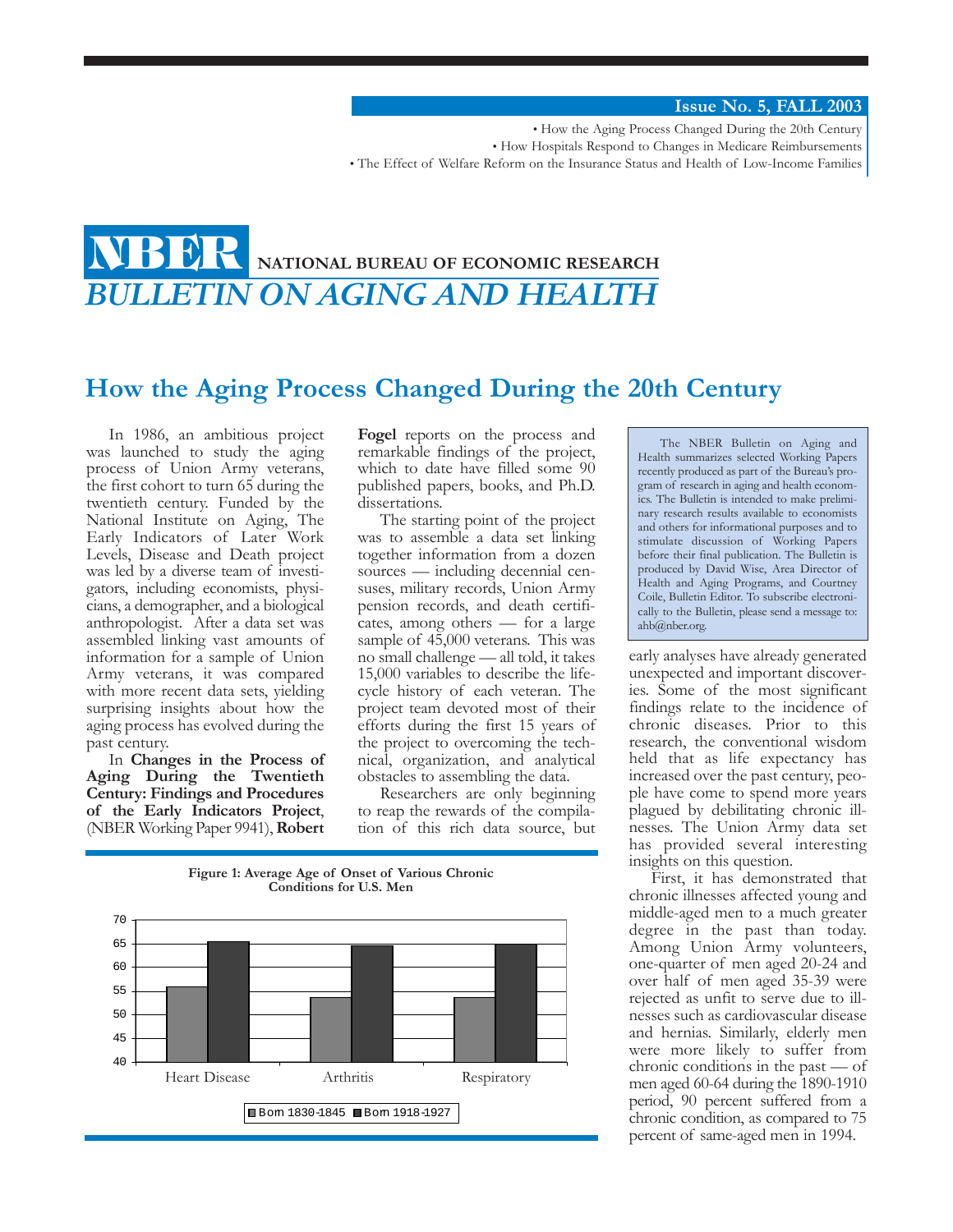Perhaps most striking, the average age of onset of various common chronic conditions increased by 10 years over an 80-year period, as illustrated in Figure 1, while life expectancy increased by just 6.6 years. In sum, these facts suggest that Americans are not only living longer than in the past, but are also healthier throughout the life cycle, even in old age.

These findings have spawned additional research aimed at understanding the decline in chronic illness over the past century. Some of this work suggests that occupational shifts and the elimination of exposure to infectious diseases at a young age were responsible for much of the decline in conditions such as respiratory diseases and back pain.

Other work suggests that chronic illnesses have not only become less prevalent over time, but also less likely to result in functional limitations such as blindness or difficulty walking.

Finally, a series of papers on mortality suggest that increases in birth weight and adult frame size, which are likely the result of better nutrition, have been important in reducing mortality among infants and adults.

The findings of this project have led some of its lead researchers to put forward a theory of "technophysio evolution," which posits that humans have recently gained a degree of control over our environment that has allowed us to achieve rapid improvements in morbidity and mortality. If correct, one implication of this theory is that some common assumptions used by economists — for example, that the rate of health deterioration with age is the same for people in different birth cohorts — are invalid, yielding flawed estimates of future health costs or of the value of health interventions.

While many critical questions about the aging process remain unanswered, longitudinal datasets such as the Union Army sample provide an invaluable tool for researchers in their ongoing search for the answers.

*The Early Indicators project was funded by the National Institute on Aging. This summary was written by Courtney Coile.*

# **How Hospitals Respond to Changes in Medicare Reimbursements**

Since 1984, hospitals have been reimbursed for care provided to Medicare patients under the Prospective Payment System (PPS). Under this system, hospitals receive a fixed payment for each patient that is determined by the patient's diagnosis-related group (DRG) at the time of admission; thus, reimbursement is unaffected by the hospital's actual expenditures on the patient.

The motivation for switching from the old cost-plus system, in which hospitals were reimbursed based on actual expenditures, to the PPS was to provide hospitals with better incentives to contain costs and increase efficiency. Yet the PPS may also provide incentives for hospitals to behave in undesirable ways. For example, if certain diagnoses are more profitable because the reimbursement is larger relative to typical treatment costs, hospitals may respond by encouraging some types of admission and discouraging others, a potentially dangerous practice. Hospitals may also practice "upcoding," switching patients from low- to high-paying DRGs, which would not affect patient outcomes but would increase Medicare costs. On the other hand, hospitals may

respond by providing higher-quality care in high-paying DRGs.

In **How Do Hospitals Respond to Price Changes?** (NBER Working Paper 9972), **Leemore Dafny** examines the effect of changes in DRGspecific reimbursement levels (DRG prices) on coding, admissions volume, and intensity of care. Typically, it is quite difficult to accurately measure the effect of DRG price increases, as prices are usually adjusted in response to changes in hospital costs, generating a relationship between DRG prices and expenditures or intensity that is not necessarily causal.

In her analysis, the author makes use of a change in DRG prices that was unrelated to changes in costs. 40 percent of DRG codes come in pairs — for each diagnosis such as cardiac arrhythmia, there was one code for patients aged 70 and above or with complications and a second code for patients under 70 without complications. Analysis suggested that costs for complication-free patients were similar regardless of age, so the age criterion was eliminated in 1988 and DRG prices were recalibrated. This resulted in an average 11 percent increase in DRG

prices for the top codes in each pair (those with complications) and an average 6 percent decrease in DRG prices for the bottom codes.

Using the 1985-1991 Medicare Provider Analysis and Review data, a 20 percent sample of all hospitalizations of Medicare enrollees, the author examines how hospitals responded to these relative price changes. She finds that hospitals upcoded patients to DRG codes with large price increases, garnering an estimated \$330-\$425 million in additional reimbursement annually. This response was sophisticated, with more upcoding in DRGs where the spread between top and bottom codes had increased more. For-profit hospitals were found to be more likely to engage in upcoding.

Next, the author examines whether hospitals responded by altering admissions volume or intensity of care, as measured by total costs, length of stay, number of surgeries, number of ICU days, and in-hospital deaths. She finds little evidence of changes in admissions volume or intensity of care for patients in the affected DRGs as a result of the price changes. However, she finds strong evidence that hospitals spent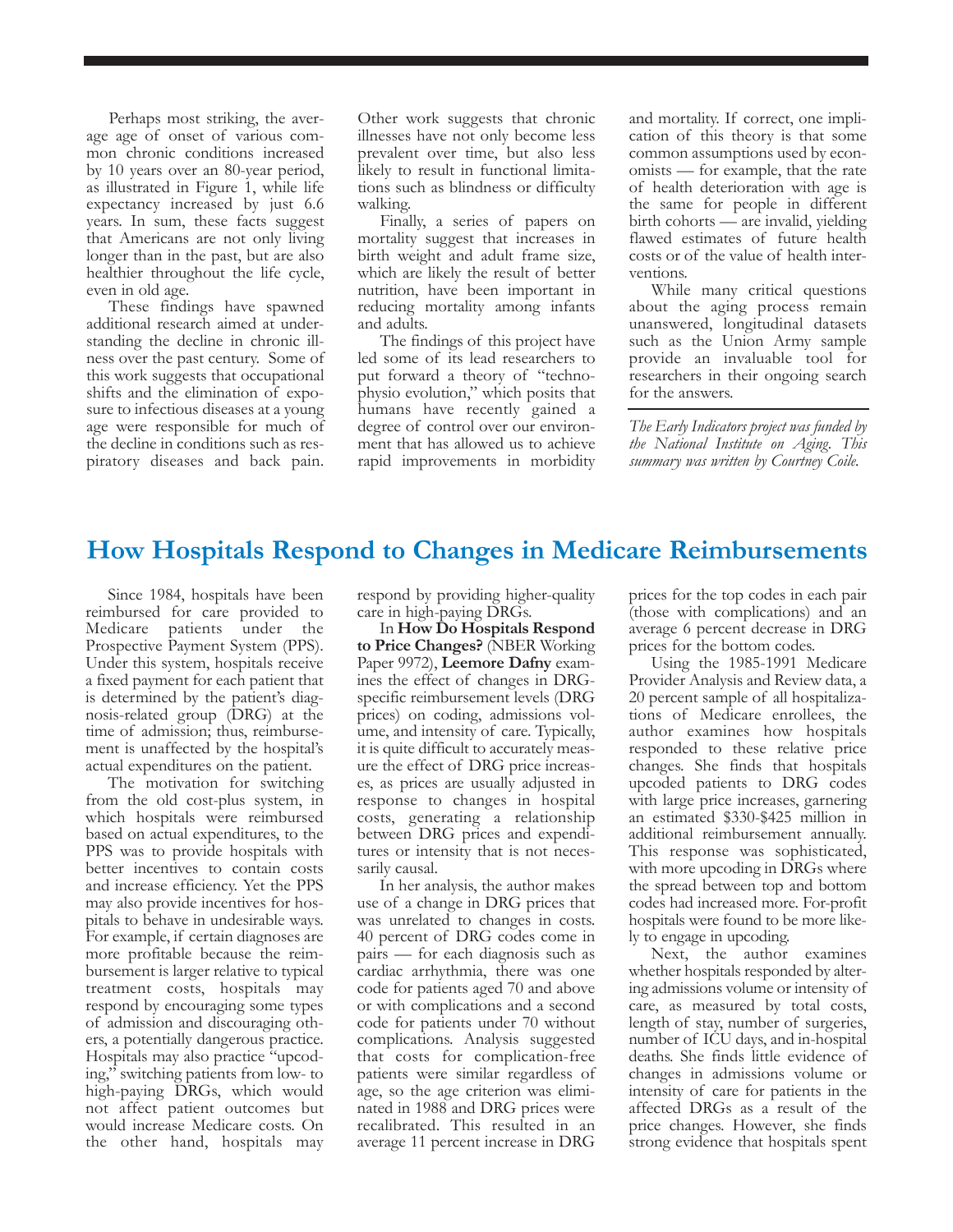the extra reimbursement funds on patient care in all DRGs. This suggests that hospitals may find it difficult to improve quality in specific diagnoses only, implying that hospitals will compete on overall quality rather than trying to specialize.

*This research was supported by the National Science Foundation, the National*

*Bureau of Economic Research, and the National Institute on Aging. It was summarized by Courtney Coile.*

# **The Effect of Welfare Reform on the Insurance Status and Health of Low-Income Families**

The Personal Responsibility and Work Opportunity Reconciliation Act (PRWORA) of 1996 enacted sweeping changes in the welfare program, including work requirements and lifetime limits on participation. As a result of PRWORA and earlier state reform efforts, as well as other factors such as a concurrent economic boom, the num-

gible for Medicaid, at least on a transitional basis, they would now have to go through a separate, unfamiliar application process to enroll.

In fact, there were striking changes in the health insurance status of low-educated single mothers during the 1990s, as illustrated in Figure 1 — many women moved off of public health insurance pro-



ber of welfare recipients fell by 62 percent between 1993 and 2001, from 14.1 million to 5.4 million.

One potential unintended consequence of welfare reform may have been to increase the number of low-income families without health insurance. Under the old system, families on welfare were automatically enrolled in Medicaid, a government health insurance program for poor women and children. After welfare reform, women transitioning from welfare to work may have taken jobs that did not offer private health insurance benefits. While many of these families remained eli-

grams, some gaining private health insurance benefits and others becoming uninsured. In **Welfare Reform and Health Insurance Coverage of Low-Income Families**, (NBER Working Paper 10033), **Robert Kaestner** and **Neeraj Kaushal** explore the extent to which these changes were the direct result of welfare reform.

In their analysis, the authors make use of the fact that the welfare caseload varied dramatically during the 1990s and that reductions in the caseload occurred at different times in different states, as some states enacted earlier welfare reforms.

Using data from the Current Population Survey for the 1992-1999 period, the authors estimate whether living in a state with a higher welfare caseload in a given year was associated with low-educated single mothers in that state being more or less likely to have public insurance, have private insurance, or be uninsured. The authors use married mothers and single women without children, two groups largely ineligible for welfare, as control groups to assess whether observed differences in insurance status are the result of differences in caseload rather than other state-specific factors.

The authors' findings indicate that the 13.6 percentage point drop in the welfare caseload between 1996 and 1999 resulted in a 3 to 4 percentage point decrease in Medicaid coverage, a 2 percentage point increase in employer-sponsored coverage, and a  $0.5$  to  $2.5$  percentage point increase in the proportion uninsured. The authors suggest that welfare reform may have been directly responsible for one-third of these changes, as they assume that reform led to one-third of the fall in caseload and find no evidence that changes in caseload due to welfare reform had a different effect on insurance status than changes due to other factors. The authors conduct a similar analysis for children of these mothers and find that the welfare caseload drop led to a 1 to 2 percentage point increase in the proportion uninsured.

Interestingly, these findings suggest a substantially smaller increase in the number of uninsured single mothers as a result of welfare reform than is suggested by "leaver" studies that follow women as they leave welfare. The authors suggest that the